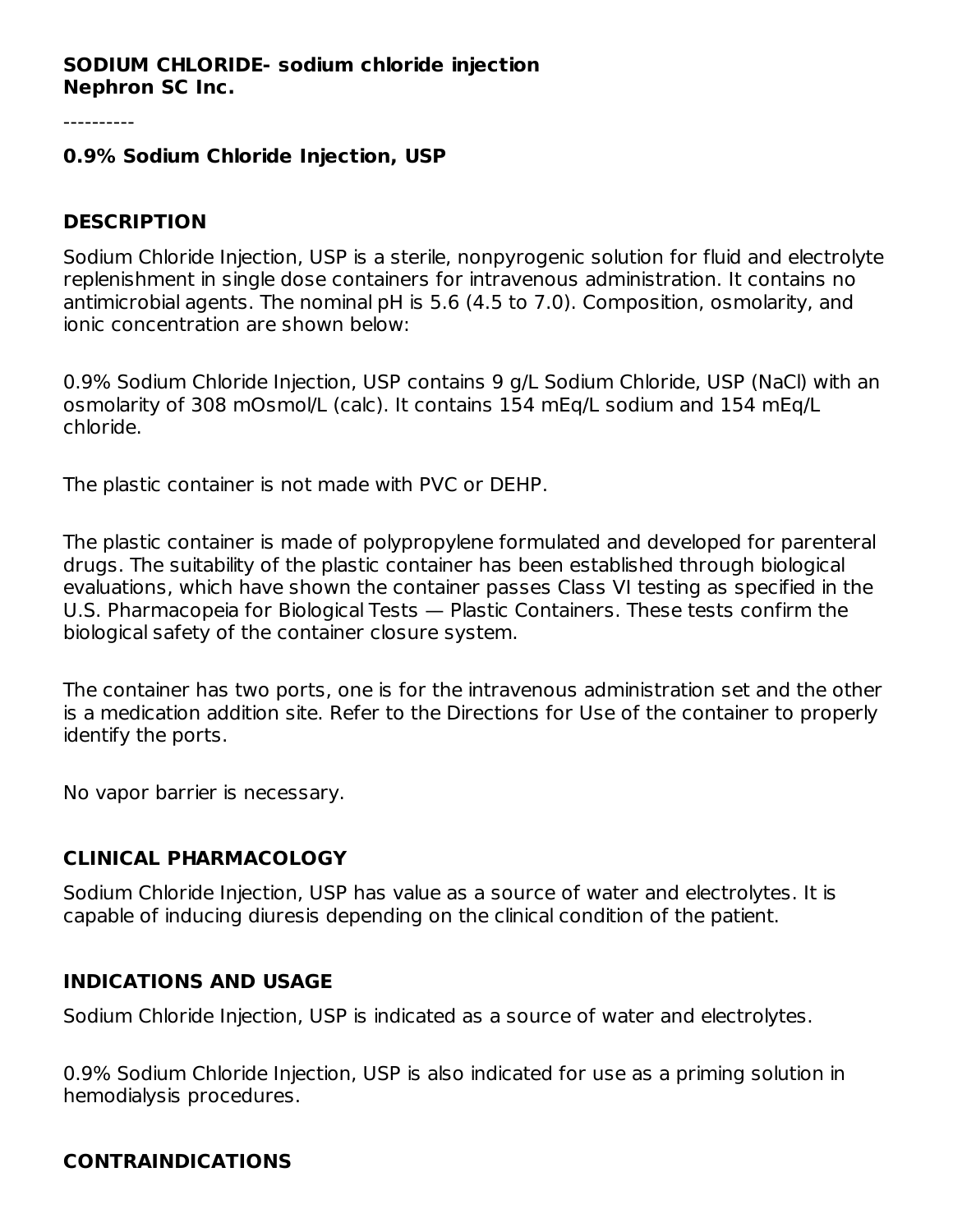None known.

#### **WARNINGS**

#### **Hypersensitivity**

Hypersensitivity and infusion reactions, including hypotension, pyrexia, tremor, chills, urticaria, rash, and pruritus have been reported with 0.9% Sodium Chloride Injection, USP.

Stop the infusion immediately if signs or symptoms of a hypersensitivity reaction develop, such as tachycardia, chest pain, dyspnea and flushing. Appropriate therapeutic countermeasures must be instituted as clinically indicated.

#### **Electrolyte Imbalances**

#### Fluid Overload

Depending on the volume and rate of infusion, and the patient's underlying clinical condition, intravenous administration of Sodium Chloride Injection, USP can cause fluid disturbances such as overhydration/ hypervolemia and congested states, including pulmonary congestion and edema.

Avoid 0.9% Sodium Chloride Injection, USP in patients with or at risk for fluid and/or solute overloading. If use cannot be avoided, monitor fluid balance, electrolyte concentrations, and acid base balance, as needed and especially during prolonged use.

#### Hyponatremia

Sodium Chloride Injection, USP may cause hyponatremia. Hyponatremia can lead to acute hyponatremic encephalopathy characterized by headache, nausea, seizures, lethargy, and vomiting. Patients with brain edema are at particular risk of severe, irreversible and life-threatening brain injury.

The risk of hospital-acquired hyponatremia is increased in patients with cardiac or pulmonary failure, and in patients with non-osmotic vasopressin release (including SIADH) treated with high volume of Sodium Chloride Injection, USP.

The risk for hyponatremia is increased in pediatric patients, elderly patients, postoperative patients, those with psychogenic polydipsia, and in patients treated with medications that increase the risk of hyponatremia (such as diuretics, certain antiepileptic and psychotropic medications). See **DRUG INTERACTIONS** .

Patients at increased risk for developing complications of hyponatremia such as hyponatremic encephalopathy, include pediatric patients, women (in particular premenopausal women), patients with hypoxemia, and patients with underlying central nervous system disease. Avoid Sodium Chloride Injection, USP in patients with or at risk for hyponatremia. If use cannot be avoided, monitor serum sodium concentrations.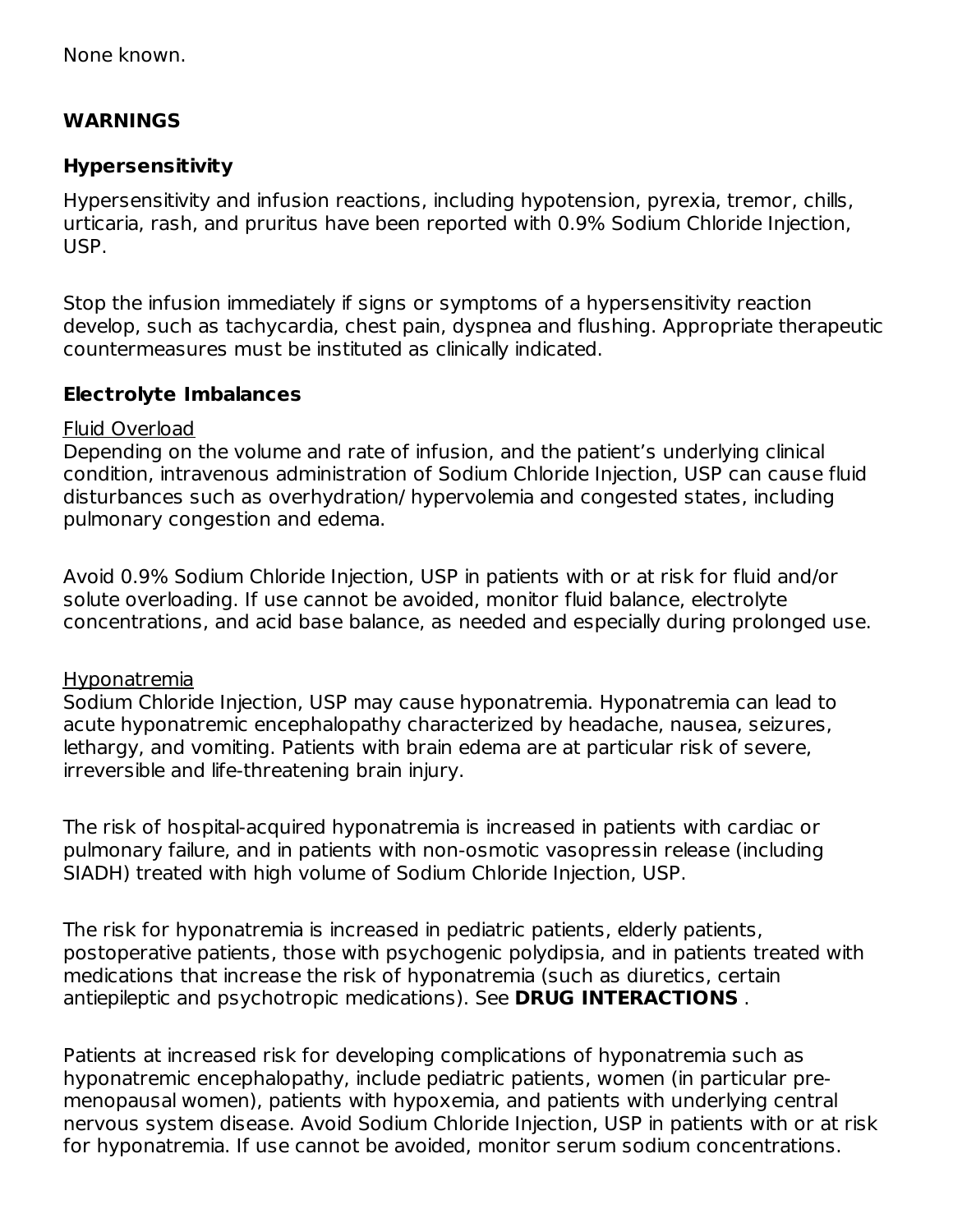Rapid correction of hyponatremia is potentially dangerous with risk of serious neurologic complications. Brain adaptations reducing risk of cerebral edema make the brain vulnerable to injury when chronic hyponatremia is too rapidly corrected, which is known as osmotic demyelination syndrome (ODS). To avoid complications, monitor serum sodium and chloride concentrations, fluid status, acid-base balance, and signs of neurologic complications.

#### Hypernatremia

Hypernatremia may occur with Sodium Chloride Injection, USP. Conditions that may increase the risk of hypernatremia, fluid overload and edema (central and peripheral), include patients with: primary hyperaldosteronism; secondary hyperaldosteronism associated with, for example, hypertension, congestive heart failure, liver disease (including cirrhosis), renal disease (including renal artery stenosis, nephrosclerosis); and pre-eclampsia.

Certain medications, such as corticosteroids or corticotropin, may also increase risk of sodium and fluid retention, see **DRUG INTERACTIONS** .

Avoid Sodium Chloride Injection, USP in patients with, or at risk for, hypernatremia. If use cannot be avoided, monitor serum sodium concentrations.

Rapid correction of hypernatremia is potentially dangerous with risk of serious neurologic complications. Excessively rapid correction of hypernatremia is also associated with a risk for serious neurologic complications such as osmotic demyelination syndrome (ODS) with risk of seizures and cerebral edema.

### **PRECAUTIONS**

#### **Patients with Severe Renal Impairment**

Administration of Sodium Chloride Injection, USP in patients with or at risk of severe renal impairment, may result in hypernatremia and/or fluid overload (see **WARNINGS** ). Avoid Sodium Chloride Injection, USP in patients with severe renal impairment or conditions that may cause sodium and/or potassium retention, fluid overload, or edema. If use cannot be avoided, monitor patients with severe renal impairment for development of these adverse reactions.

### **Drug Interactions**

Other Products that Affect Fluid and/or Electrolyte Balance

Administration of Sodium Chloride Injection, USP to patients treated concomitantly with drugs associated with sodium and fluid retention may increase the risk of hypernatremia and volume overload. Avoid use of Sodium Chloride Injection, USP in patients receiving such products, such as corticosteroids or corticotropin. If use cannot be avoided, monitor serum electrolytes, fluid balance and acid-base balance.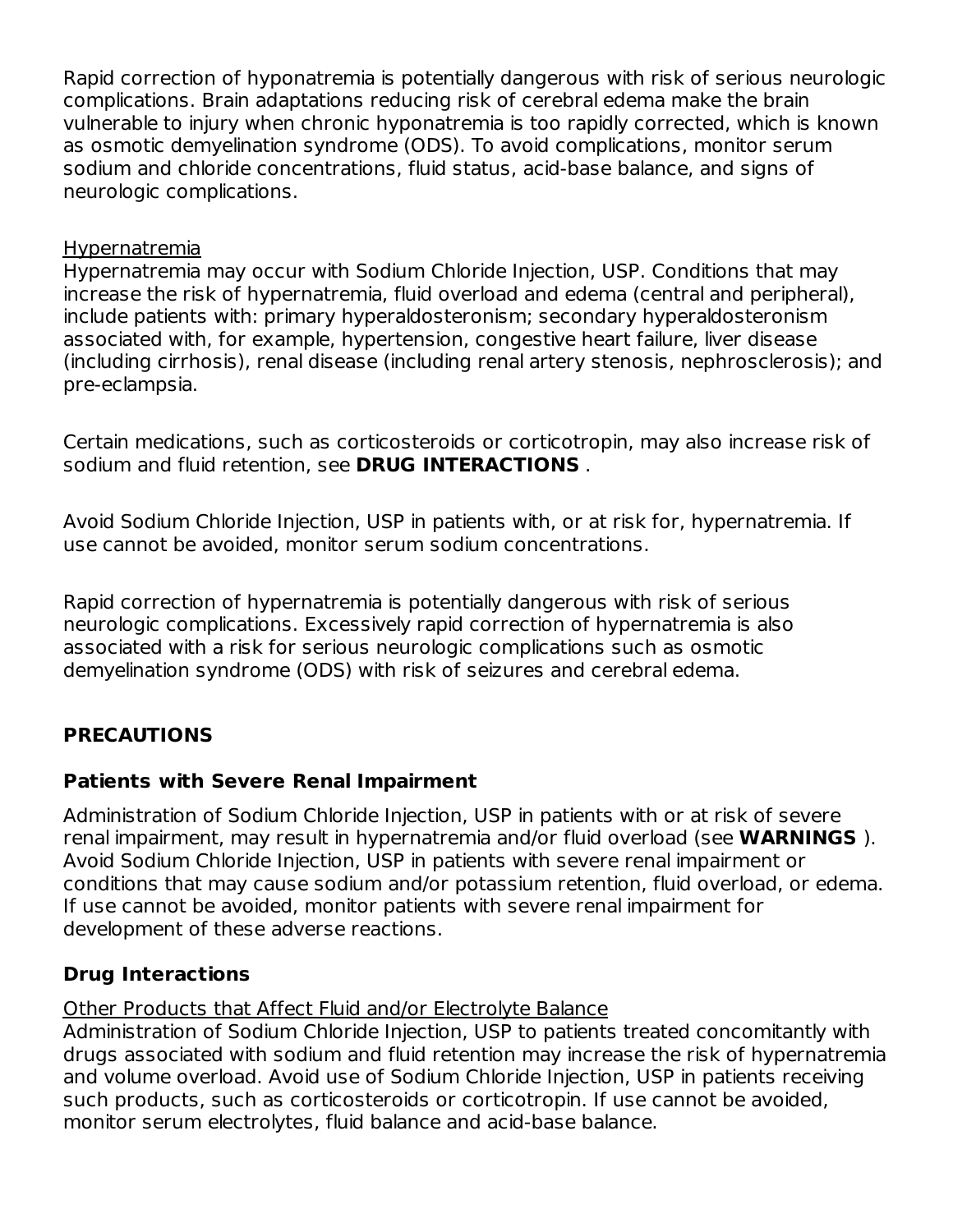Renal sodium and lithium clearance may be decreased during administration of 0.45% Sodium Chloride Injection, USP. Monitor serum lithium concentrations during concomitant use.

Renal sodium and lithium clearance may be increased during administration of 0.9% Sodium Chloride Injection, USP. Monitor serum lithium concentrations during concomitant use.

#### Other Drugs that Increase the Risk of Hyponatremia

Administration of Sodium Chloride Injection, USP in patients treated concomitantly with medications associated with hyponatremia may increase the risk of developing hyponatremia.

Avoid use of Sodium Chloride Injection, USP in patients receiving products, such as diuretics, and certain antiepileptic and psychotropic medications. Drugs that increase the vasopressin effect reduce renal electrolyte free water excretion and may also increase the risk of hyponatremia following treatment with intravenous fluids. If use cannot be avoided, monitor serum sodium concentrations.

### **Pregnancy**

There are no adequate and well controlled studies with Sodium Chloride Injection, USP in pregnant women and animal reproduction studies have not been conducted with this drug. Therefore, it is not known whether Sodium Chloride Injection, USP can cause fetal harm when administered to a pregnant woman. Sodium Chloride Injection, USP should be given during pregnancy only if the potential benefit justifies the potential risk to the fetus.

### **Nursing Mothers**

It is not known whether this drug is present in human milk. Because many drugs are present in human milk, caution should be exercised when Sodium Chloride Injection, USP is administered to a nursing woman.

### **Pediatric Use**

The use of Sodium Chloride Injection, USP in pediatric patients is based on clinical practice. (See **DOSAGE AND ADMINISTRATION** ).

Closely monitor plasma electrolyte concentrations in pediatric patients who may have impaired ability to regulate fluids and electrolytes. In very low birth weight infants, excessive or rapid administration of Sodium Chloride Injection, USP may result in increased serum osmolality and risk of intracerebral hemorrhage.

Children (including neonates and older children) are at increased risk of developing hyponatremia as well as for developing hyponatremic encephalopathy.

### **Geriatric Use**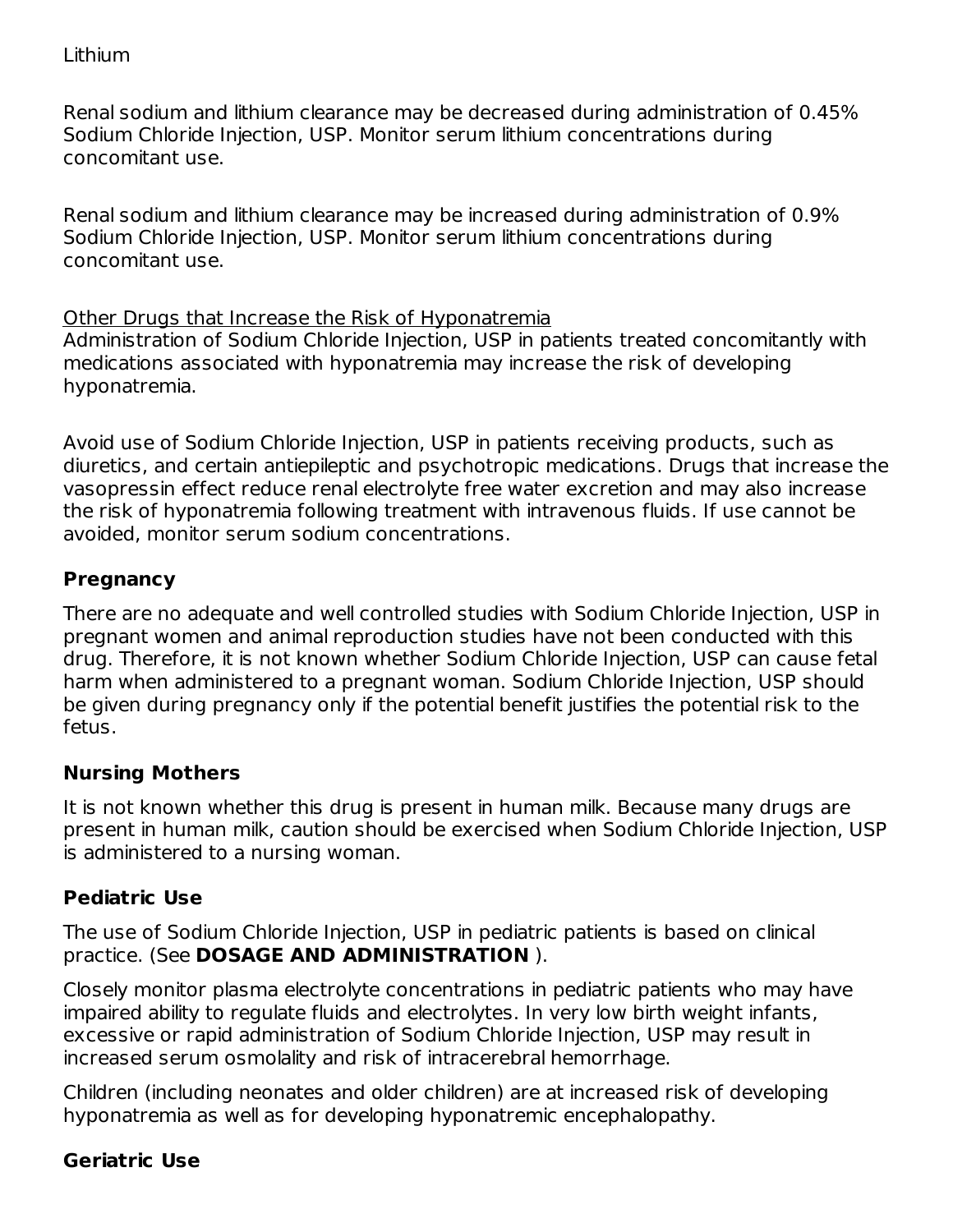Geriatric patients are at increased risk of developing electrolyte imbalances. Sodium Chloride Injection, USP is known to be substantially excreted by the kidney, and the risk of toxic reactions to this drug may be greater in patients with impaired renal function. Therefore, dose selection for an elderly patient should be cautious, usually starting at the low end of the dosing range, reflecting the greater frequency of decreased hepatic, renal, or cardiac function, and of concomitant disease or other drug therapy. Consider monitoring renal function in elderly patients.

### **ADVERSE REACTIONS**

#### **Post-Marketing Adverse Reactions**

The following adverse reactions have been identified during postapproval use of Sodium Chloride Injection, USP. Because these reactions are reported voluntarily from a population of uncertain size, it is not always possible to reliably estimate their frequency or establish a causal relationship to drug exposure.

The following adverse reactions have been reported in the post-marketing experience during use of Sodium Chloride Injection, USP and include the following:

General disorders and administration site conditions : Infusion site erythema, injection site streaking, burning sensation, and infusion site urticaria

Hypersensitivity reactions : Hypotension, pyrexia, tremor, chills, urticaria, rash, and pruritus.

Metabolism and nutrition disorders : Hypernatremia\*, hyponatremia, hyperchloremic metabolic acidosis.

Nervous System Disorders : Hyponatremic encephalopathy

\*Adverse reaction of hyponatremia is only related to 0.9% Sodium Chloride Injection, USP.

If an adverse reaction does occur, discontinue the infusion, evaluate the patient, institute appropriate therapeutic countermeasures and save the remainder of the fluid for examination if deemed necessary.

### **OVERDOSAGE**

Excessive administration of:

- 0.9% Sodium Chloride Injection, USP can cause hypernatremia.
- Sodium Chloride Injection, USP can cause fluid overload (which can lead to pulmonary and/or peripheral edema). See **WARNINGS** and **ADVERSE REACTIONS .**

When assessing an overdose, any additives in the solution must also be considered. The effects of an overdose may require immediate medical attention and treatment.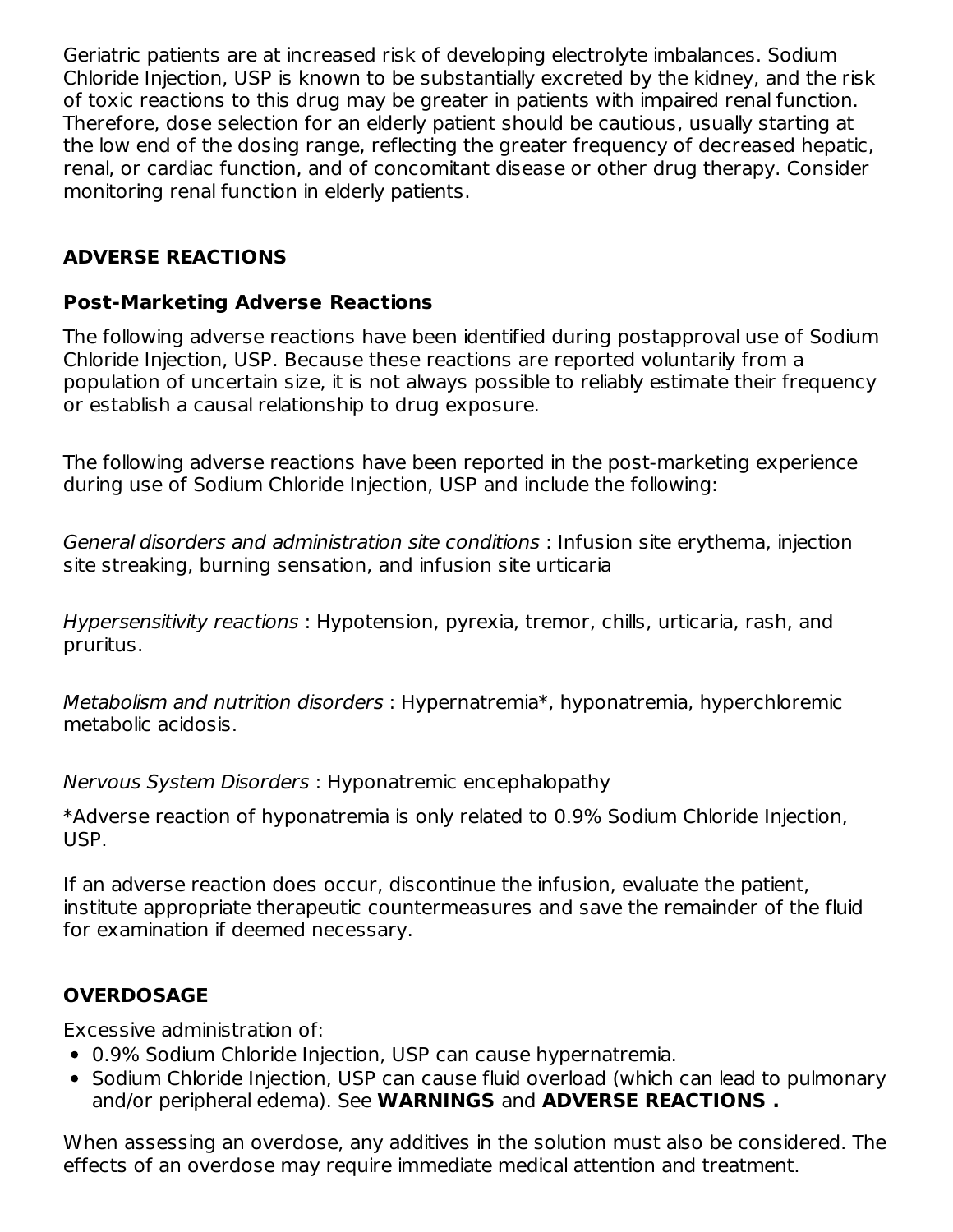Interventions include discontinuation of Sodium Chloride Injection, USP administration, dose reduction, and other measures as indicated for the specific clinical constellation (e.g., monitoring of fluid balance, electrolyte concentrations and acid base balance).

# **DOSAGE AND ADMINISTRATION**

#### Important Administration Instructions

- Sodium Chloride Injection, USP is intended for intravenous administration using sterile equipment.
- Do not connect flexible plastic containers in series in order to avoid air embolism due to possible residual air contained in the primary container.
- Set the vent to the closed position on a vented intravenous administration set to prevent air embolism.
- Use a dedicated line without any connections to avoid air embolism.
- Do not pressurize intravenous solutions contained in flexible plastic containers to increase flow rates in order to avoid air embolism due to incomplete evacuation of residual air in the container.
- Prior to infusion, visually inspect the solution for particulate matter and discoloration.
- The solution should be clear and there should be no precipitates. Do not administer unless solution is clear, and container is undamaged.

#### Dosing Information

The choice of product, dosage, volume, rate, and duration of administration is dependent upon the age, weight and clinical condition of the patient and concomitant therapy, and administration should be determined by a physician experienced in intravenous fluid therapy.

Introduction of Additives

Additives may be incompatible.

Evaluate all additions to the plastic container for compatibility and stability of the resulting preparation. Consult with a pharmacist, if available.

If, in the informed judgment of the physician, it is deemed advisable to introduce additives, use aseptic technique. Mix thoroughly when additives have been introduced. After addition, if there is a discoloration and/or the appearance of precipitates, insoluble complexes or crystals, do not use. Do not store solutions containing additives. Discard any unused portion.

### **HOW SUPPLIED**

**The available sizes of 0.9% Sodium Chloride Injection, USP are shown below:** NDC 0487-4301-05 - 50 mL, 64 units per shipper NDC 0487-4301-10 - 100 mL, 64 units per shipper NDC 0487-4301-25 - 250 mL, 35 units per shipper NDC 0487-4301-50 - 500 mL, 18 units per shipper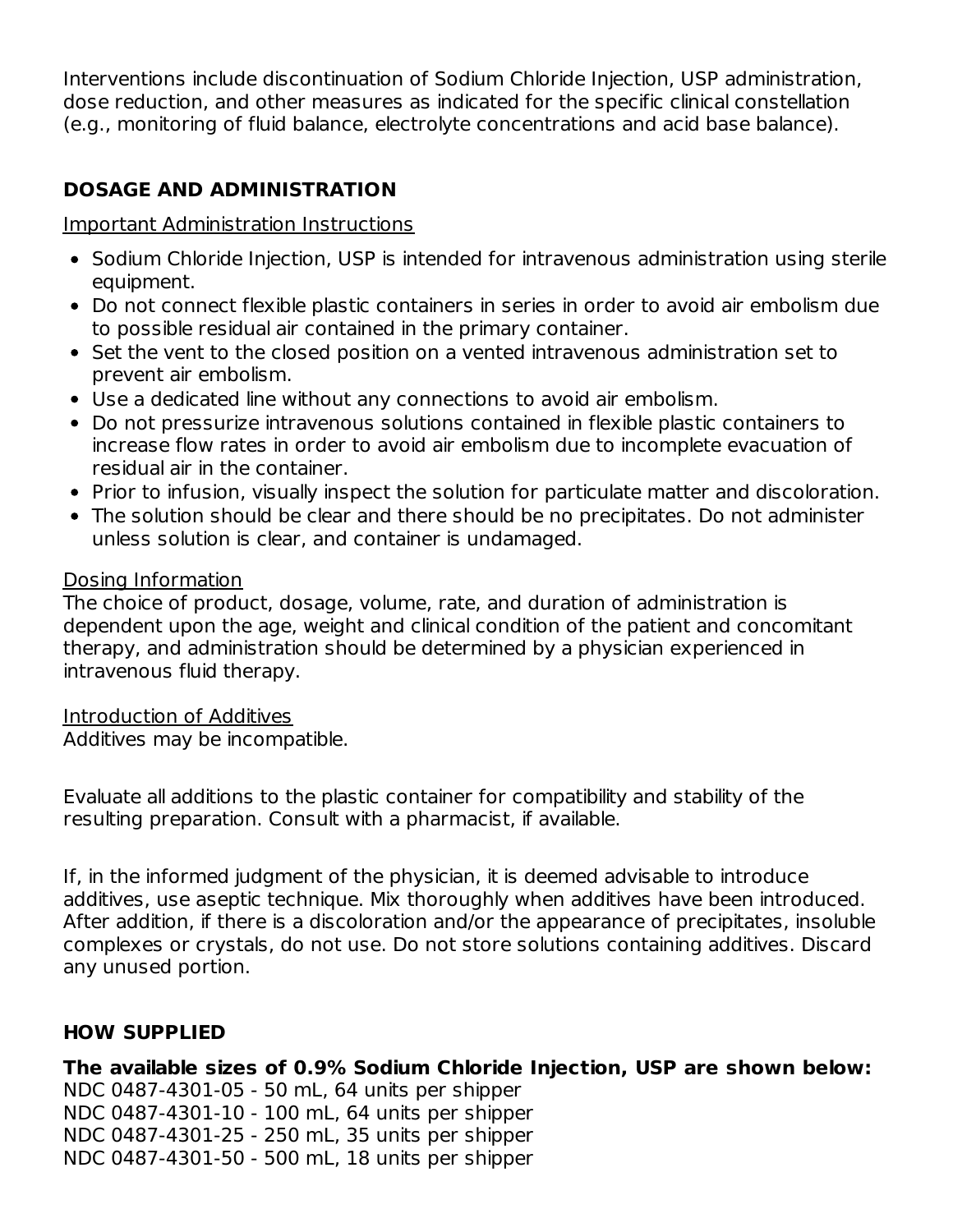Exposure of pharmaceutical products to heat should be minimized. Avoid excessive heat. It is recommended the product be stored at room temperature (25° C/ 77° F); brief exposure up to 40° C/ 104°F does not adversely affect the product.

## **DIRECTIONS FOR USE**

For Information on Risk of Air Embolism - see **DOSAGE AND ADMINISTRATION .**

## **Inspection Before Preparation for Administration**

Visually inspect the container. If the outlet port protector is damaged, detached, or not present, discard container as solution path sterility may be impaired. Check for minute leaks by squeezing bag firmly. If leaks are found, discard solution as sterility may be impaired. If supplemental medication is desired, follow directions below. Check solution for clarity and absence of foreign matter. If solution is not clear or contains foreign matter, discard the solution.

### **Preparation for Administration**

- 1. Suspend container from eyelet support.
- 2. Remove plastic protector from outlet port at bottom of container.
- Grip the small wing on the neck of the port with one hand.
- Grip the large wing on the cap with the other hand and twist.
- The cap will pop off. 3. Attach administration set. Refer to complete directions accompanying set.

# **To Add Medication**

Additives may be incompatible.

### **To add medication before solution administration**

- 1. Remove additive port closure: hold container below additive port and grasp cap between thumb and forefinger then flip cap upward. Swab exposed additive port using aseptic technique.
- 2. Using syringe with 19 to 22 gauge needle, puncture resealable medication port and inject.
- 3. Mix solution and medication thoroughly. For high density medication such as potassium chloride, squeeze ports while ports are upright and mix thoroughly.

# **To add medication during solution administration**

- 1. Close clamp on the set.
- 2. Prepare medication site.
- 3. Using syringe with 19 to 22 gauge needle, puncture resealable medication port and inject.
- 4. Remove container from IV pole and/or turn to an upright position.
- 5. Evacuate both ports by squeezing them while container is in the upright position.
- 6. Mix solution and medication thoroughly.
- 7. Return container to in-use position and continue administration.

IC 2095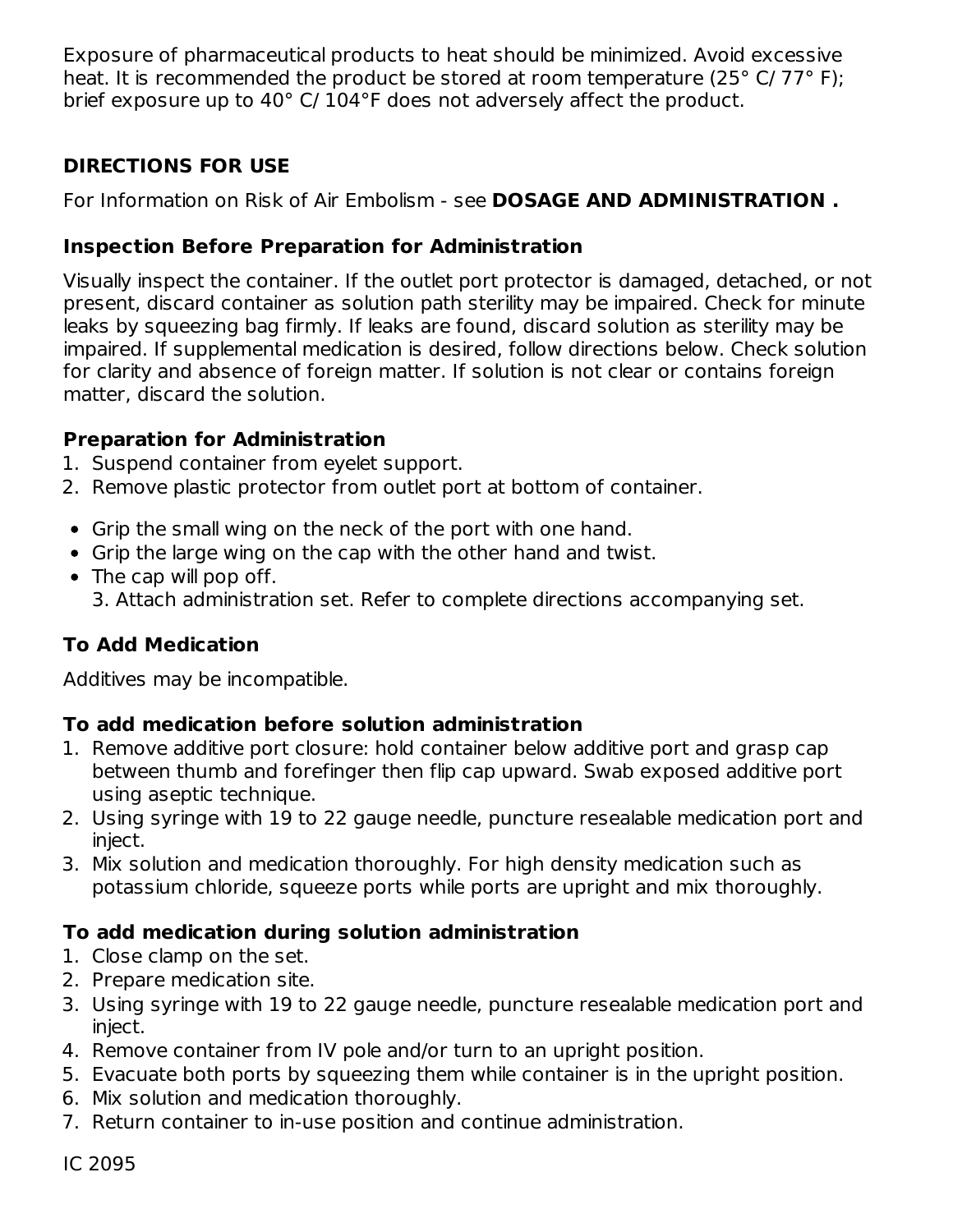Rev 02-09-21 Manufactured by: Nephron Pharmaceuticals Corporation (Company Logo) Nephron Pharmaceuticals Corporation 4500 12th Street Extension West Columbia, SC 29172 1-844-224-2225

#### **PACKAGE LABELING - PRINCIPLE DISPLAY PANEL**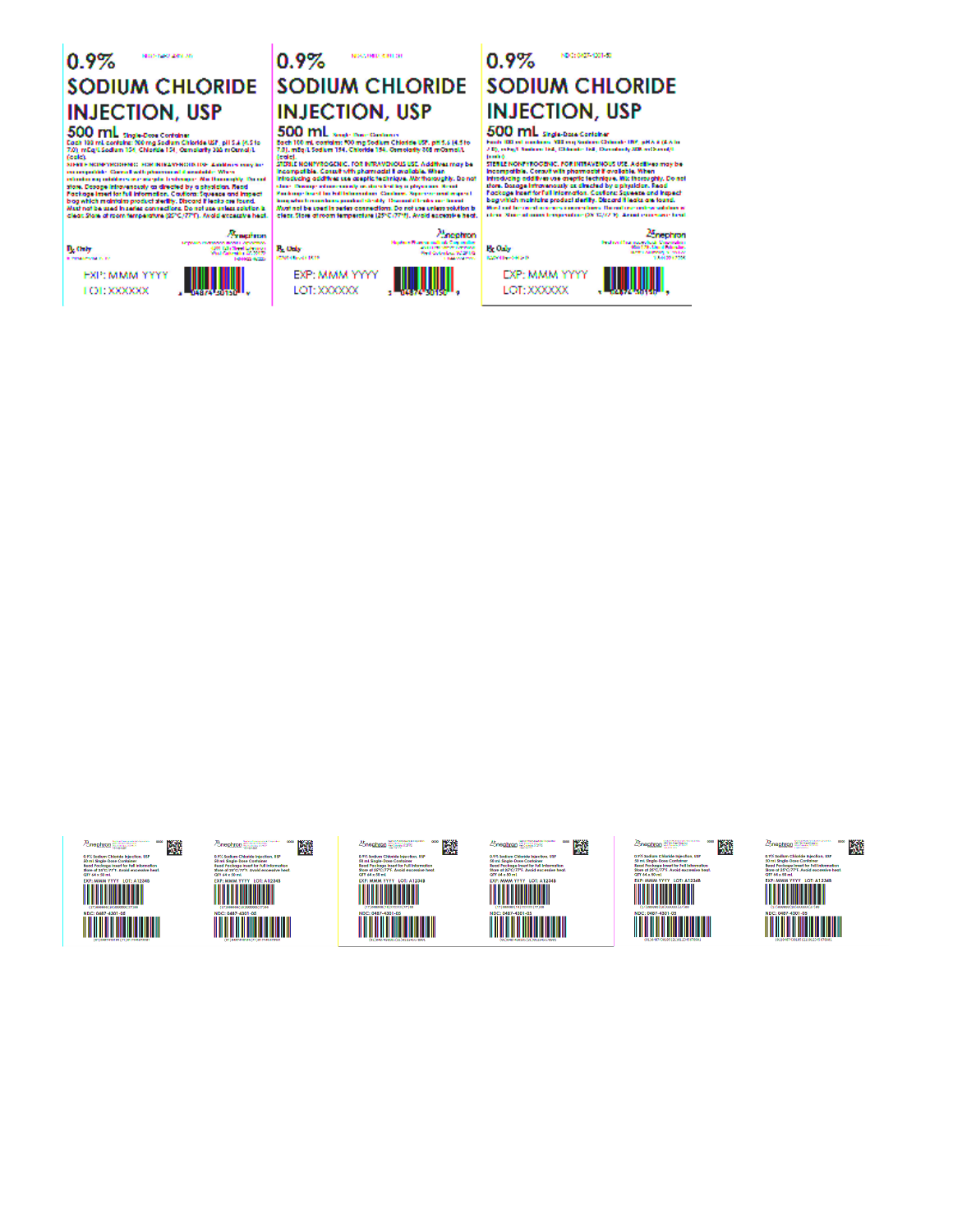# **SODIUM CHLORIDE**

sodium chloride injection

**Product Information**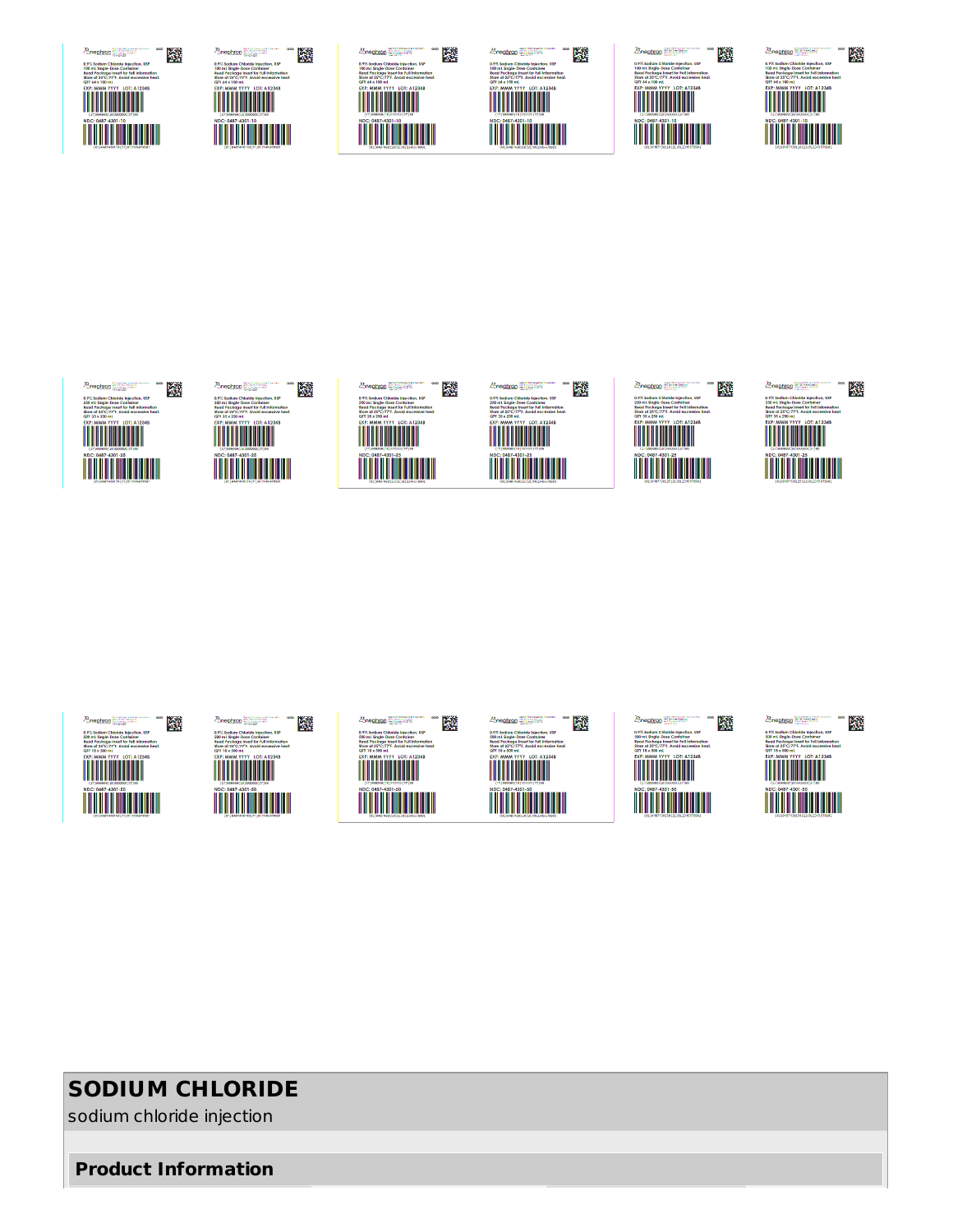|                                             | <b>Product Type</b>            |              | HUMAN PRESCRIPTION DRUG                                                                  |            | <b>Item Code (Source)</b>      |  | NDC:0487-4301                       |  |  |  |
|---------------------------------------------|--------------------------------|--------------|------------------------------------------------------------------------------------------|------------|--------------------------------|--|-------------------------------------|--|--|--|
|                                             | <b>Route of Administration</b> |              | <b>INTRAVENOUS</b>                                                                       |            |                                |  |                                     |  |  |  |
|                                             |                                |              |                                                                                          |            |                                |  |                                     |  |  |  |
|                                             |                                |              |                                                                                          |            |                                |  |                                     |  |  |  |
| <b>Active Ingredient/Active Moiety</b>      |                                |              |                                                                                          |            |                                |  |                                     |  |  |  |
|                                             |                                |              | <b>Ingredient Name</b>                                                                   |            | <b>Basis of Strength</b>       |  | <b>Strength</b>                     |  |  |  |
|                                             |                                |              | SODIUM CHLORIDE (UNII: 451W47IQ8X) (CHLORIDE ION - UNII:Q32ZN48698)                      |            | SODIUM CHLORIDE                |  | $9$ mg in $1$ mL                    |  |  |  |
|                                             |                                |              |                                                                                          |            |                                |  |                                     |  |  |  |
| <b>Inactive Ingredients</b>                 |                                |              |                                                                                          |            |                                |  |                                     |  |  |  |
|                                             |                                |              | <b>Ingredient Name</b>                                                                   |            |                                |  | <b>Strength</b>                     |  |  |  |
| <b>WATER (UNII: 059QF0KO0R)</b>             |                                |              |                                                                                          |            |                                |  |                                     |  |  |  |
| <b>NITROGEN (UNII: N762921K75)</b>          |                                |              |                                                                                          |            |                                |  |                                     |  |  |  |
| <b>HYDROCHLORIC ACID (UNII: QTT17582CB)</b> |                                |              |                                                                                          |            |                                |  |                                     |  |  |  |
| <b>SODIUM HYDROXIDE (UNII: 55X04QC32I)</b>  |                                |              |                                                                                          |            |                                |  |                                     |  |  |  |
|                                             |                                |              |                                                                                          |            |                                |  |                                     |  |  |  |
| <b>Packaging</b>                            |                                |              |                                                                                          |            |                                |  |                                     |  |  |  |
|                                             | ltem                           |              |                                                                                          |            | <b>Marketing</b>               |  | <b>Marketing</b>                    |  |  |  |
| #                                           | Code                           |              | <b>Package Description</b>                                                               |            | <b>Start Date</b>              |  | <b>End Date</b>                     |  |  |  |
| 1                                           | NDC:0487-<br>4301-25           | 35 in 1 CASE |                                                                                          |            | 06/04/2020                     |  |                                     |  |  |  |
| 1                                           |                                |              | 250 mL in 1 BAG; Type 2: Prefilled Drug Delivery<br>Device/System (syringe, patch, etc.) |            |                                |  |                                     |  |  |  |
| 2                                           | NDC:0487-<br>4301-10           | 64 in 1 CASE |                                                                                          |            | 06/04/2020                     |  |                                     |  |  |  |
| 2                                           |                                |              | 100 mL in 1 BAG; Type 2: Prefilled Drug Delivery<br>Device/System (syringe, patch, etc.) |            |                                |  |                                     |  |  |  |
| 3                                           | NDC:0487-<br>4301-05           | 64 in 1 CASE |                                                                                          |            | 06/04/2020                     |  |                                     |  |  |  |
| з                                           |                                |              | 50 mL in 1 BAG; Type 2: Prefilled Drug Delivery<br>Device/System (syringe, patch, etc.)  |            |                                |  |                                     |  |  |  |
| 4                                           | NDC:0487-<br>4301-50           | 18 in 1 CASE |                                                                                          |            | 06/04/2020                     |  |                                     |  |  |  |
| 4                                           |                                |              | 500 mL in 1 BAG; Type 2: Prefilled Drug Delivery<br>Device/System (syringe, patch, etc.) |            |                                |  |                                     |  |  |  |
|                                             |                                |              |                                                                                          |            |                                |  |                                     |  |  |  |
|                                             |                                |              |                                                                                          |            |                                |  |                                     |  |  |  |
| <b>Marketing Information</b>                |                                |              |                                                                                          |            |                                |  |                                     |  |  |  |
| <b>Marketing</b><br><b>Category</b>         |                                |              | <b>Application Number or Monograph</b><br><b>Citation</b>                                |            | <b>Marketing Start</b><br>Date |  | <b>Marketing End</b><br><b>Date</b> |  |  |  |
| <b>ANDA</b>                                 |                                | ANDA211968   |                                                                                          | 06/04/2020 |                                |  |                                     |  |  |  |
|                                             |                                |              |                                                                                          |            |                                |  |                                     |  |  |  |

**Labeler -** Nephron SC Inc. (079160190)

**Registrant -** Nephron SC Inc. (079160190)

# **Establishment**